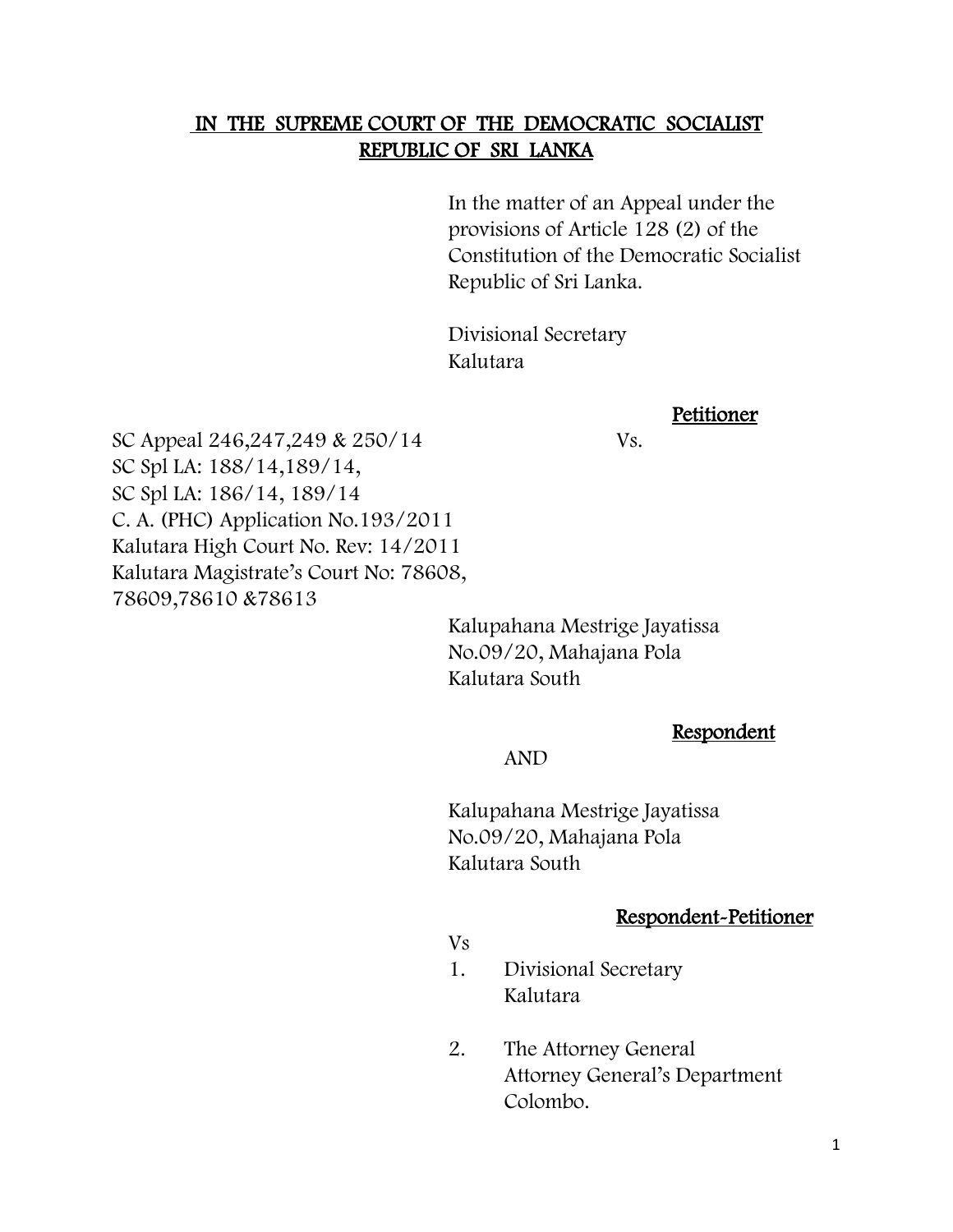### Applicant-Respondents

#### AND

- 1. Divisional Secretary Kalutara
- 2. The Attorney General Attorney General's Department Colombo.

#### Applicant-Respondent-Petitioners

Vs Kalupahana Mestrige Jayatissa No.09/20, Mahajana Pola Kalutara South

#### Respondent-Petitioner-Respondent

#### AND NOW BETWEEN

- 1. Divisional Secretary Kalutara
- 2. The Attorney General Attorney General's Department Colombo.

## Applicant-Respondents-Petitioner-Petitioners

Vs

Kalupahana Mestrige Jayatissa No.09/20, Mahajana Pola Kalutara South Respondent-Petitioner-Respondent -Respondent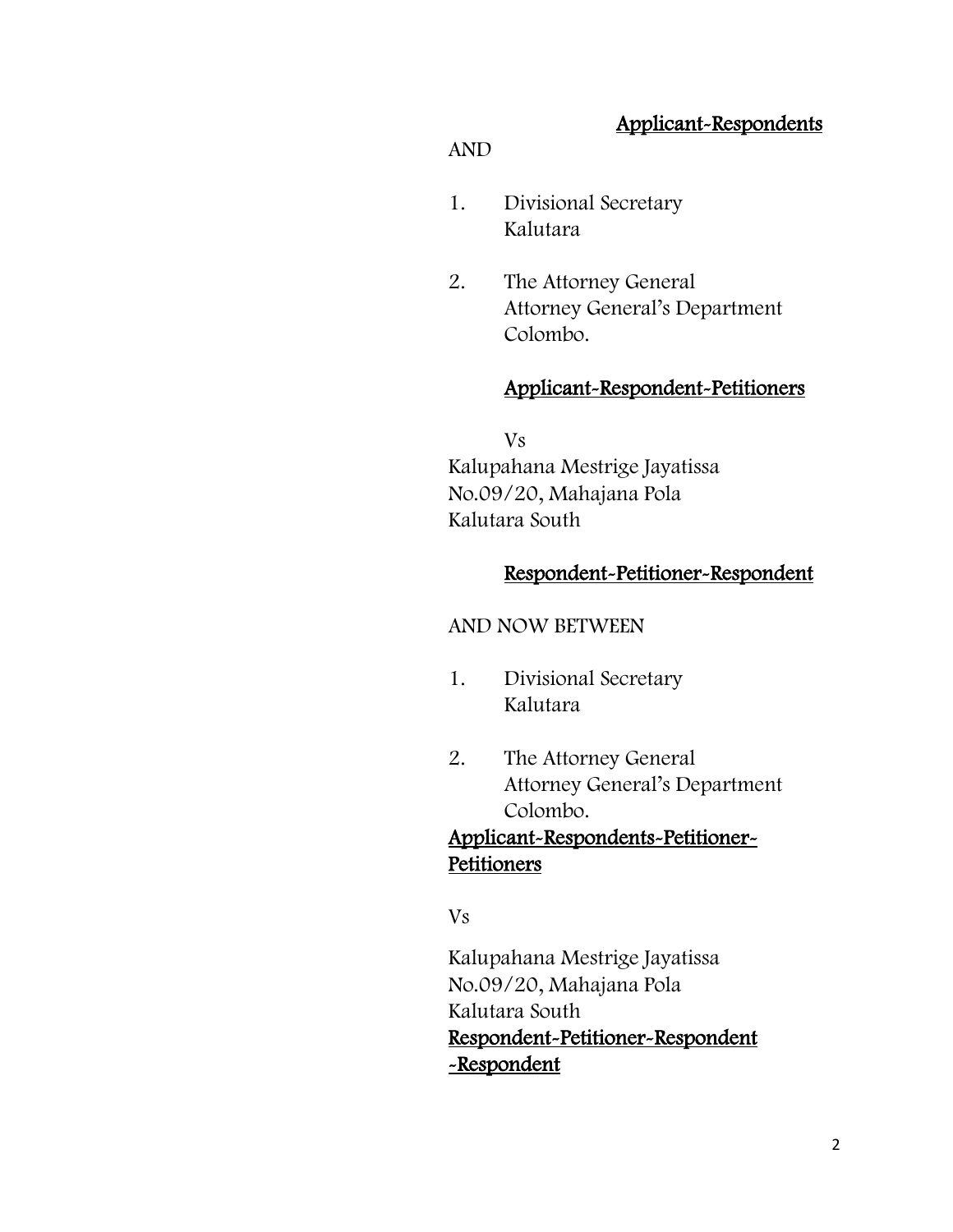## BEFORE: B.P. ALUWIHARE P.C, J UPALY ABEYRATHNE J H.N.J PERERA J

COUNSEL: Sumathi Dharmawardane DSG with Chaya Sri Nammuni SSC for the Appellant. Vijaya Niranjan Perera P.C, with Jeevani Perera for the Respondent-Petitioner-Respondent-Respondent.

ARGUED ON: 28-11-2016

DECIDED ON: 04-08-2017

### UPALY ABEYRATHNE J

The Divisional Secretary of Kalutara, the 1<sup>st</sup> Applicant-Respondent-Petitioner-Appellant (hereinafter referred to as the Applicant) filed four separate actions in the Magistrate's Court of Kalutara against the Respondent-Petitioner-Respondent-Respondent (hereinafter referred to as Respondent) under the State Lands (Recovery of Possession) Act No. 7 of 1979 (hereafter referred to as the "Act") seeking orders for the eviction of the Respondent from the land referred to in the Schedule and a further order directing the Respondent to have the vacant possession handed over to the applicant ( the Divisional Secretary).

In all four actions filed, the learned Magistrate made orders for eviction as prayed for by the Applicant. Aggrieved by the said orders the Respondent moved the Provincial High Court by way of Revision. The learned Judge of the High Court by his order dated 8th December, 2011, set aside the orders of the learned Magistrate.

The Applicant (Divisional Secretary) and the 2nd Applicant-Respondent-Petitioner-Appellant the Attorney-General, appealed against the order of the High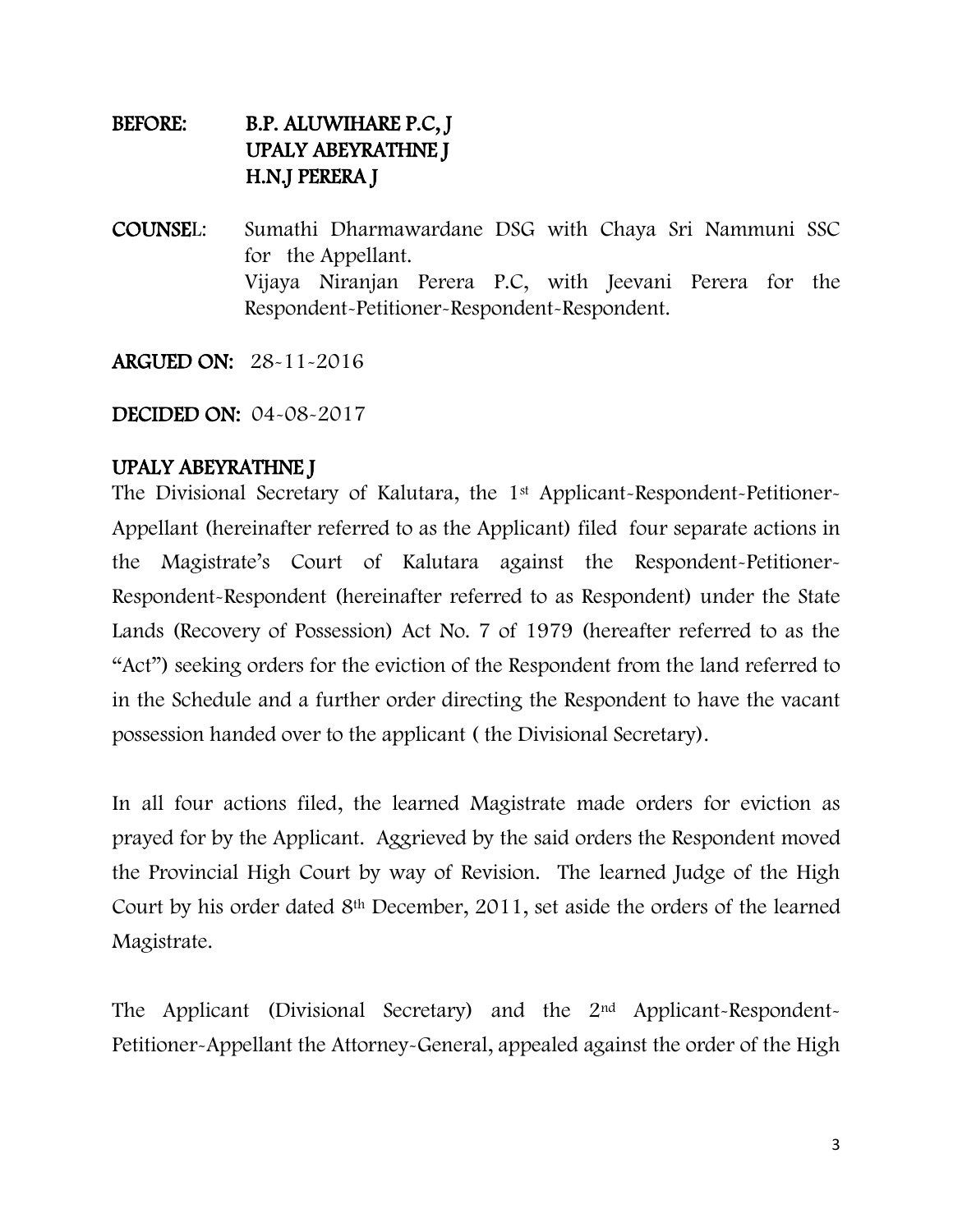Court and the Court of Appeal by its judgment dated 1<sup>st</sup> September, 2014, affirmed the order of the High Court.

Aggrieved by the said judgment of the Court of Appeal the Applicant sought special leave from this Court and special leave was granted on the following questions of law:

- a) Has the Court of Appeal erred in holding that the documents marked V4, V7, V8, V10-21-22, V27V49, V 50 which are mainly payments relating to the operation of the Respondent's business are valid permits or valid written authority issued by the state granting the Respondent permission to occupy state land?
- b) Has the Court of Appeal erred in law that the Respondent is in lawful possession of the state land?
- c) Has the Court of Appeal erred in law by holding that the Competent Authority is required to prove whether the state land was vested in the Government or acquired when Section 9(2) of the State Lands (Recover of Possession) Act specifically precludes the Magistrate from calling evidence from the Competent Authority to support the application for ejectment?
- d) Has the Court of Appeal erred in holding that the title of the state is doubtful when this is beyond the scope of the Magisterial inquiry envisaged by the Act?
- e) Has the Court of Appeal erred in law by holding the title of the State is required to be proved in the District Court?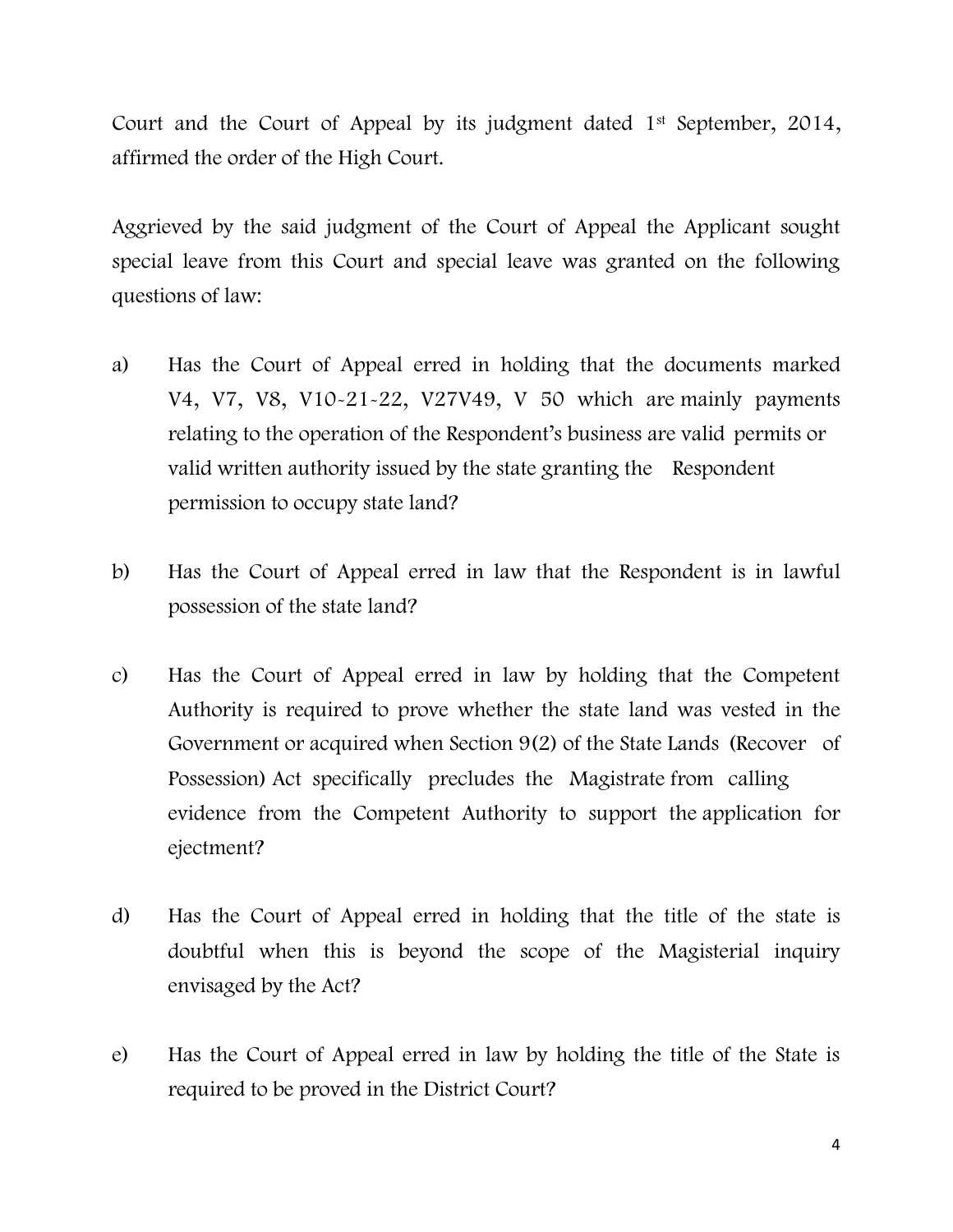- f) Has the Court of Appeal erred in law in questioning the opinion formed by the Competent Authority?
- g) Has the Court of Appeal erred in holding that the opinion of the Divisional Secretary who discharged the duties of the Competent Authority under the provisions of the Act is contrary to the land circulars?
- h) Has the Court of Appeal erred in law in holding that the SC CaseNo.19/11 has any bearing and/or application in this instant case?
- i) Has the Court of Appeal erred in law in holding that the case SC19/11 proves and/or concludes that the land that is the subject matter in this application is not a State Land?
- j) Has the Court of Appeal erred in law in holding that the learned Magistrate has reached his determination being biased towards the State?
- k) Has the Court of Appeal erred in law in holding that learned High Court Judge has come to a correct conclusion in the judgment dated 4.3.2011?

At the stage of the hearing of this appeal it was argued on behalf of the Applicant, that the order made by the High Court was made without jurisdiction and for that reason is bad in law. Relying on the decision of this court in the case of, The Superintendent, Stafford Estate Vs. Solaimuthu Rasu in S.C Appeal 21/2013 – SC minutes 17th July 2013, it was contended on behalf of the Applicant that the Supreme Court had held, that there is no basis to invoke the writ jurisdiction of the Provincial High Court on the subject of State Lands, as the subject does not fall within the Provincial Council list.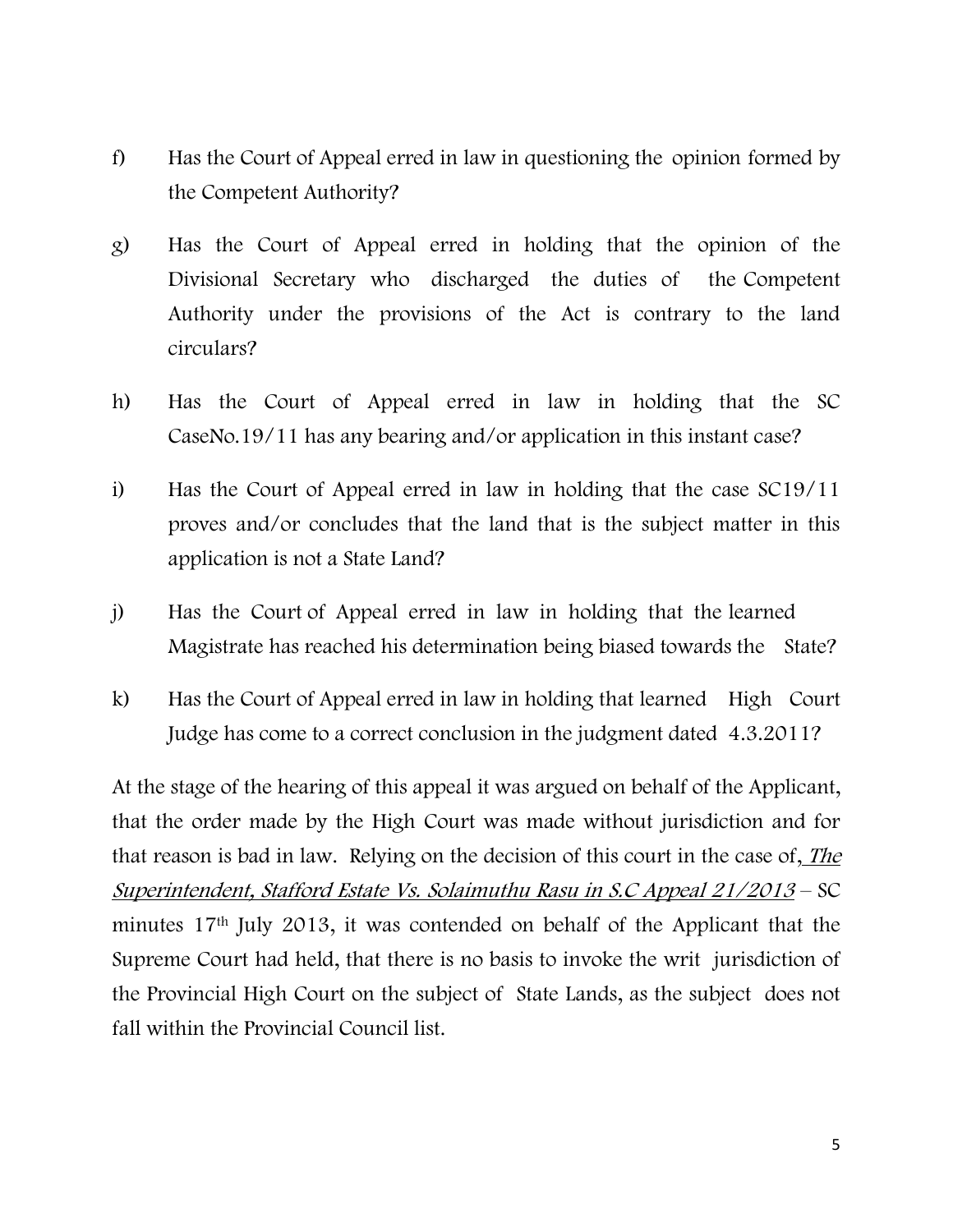I do not wish to consider this issue in the present judgment for two reasons. Firstly, in the case referred to, the Supreme Court dealt with the powers of the Provincial High Court under Article 154(P)(4) of the Constitution (writ jurisdiction), whereas in the instant case the Provincial High Court derives jurisdiction under Article 154(P)(3) (power to act in revision). Secondly, this was not an issue on which leave was granted by this court.

In its albeit short judgement, it appears that the only basis on which the Court of Appeal had affirmed the order of the learned High Court judge was, that the 1<sup>st</sup> Appellant (the state) had failed to produce any documents to prove that the land in question was either vested in the government or the impugned property had been acquired by the state.

For the purpose of clarity and in order to appreciate the basis on which the Court of Appeal arrived at its determination, the relevant passage of the judgement is reproduced verbatim.

"After analysing the submissions made by both parties, I note appellant's (the State) had failed to produce any document to prove that the land in question was either vested in the government or whether it was acquired by the State. Respondent-Petitioner Respondent (Respondent in the instant case) had proved his lawful occupation in the said disputed land. I am of the view that the right or title of the State of the disputed land is doubtful. There is no material to substantiate that the disputed land has been acquired by the state. Therefore the documents submitted by the appellant do not support the ownership of the State, to the land in dispute. (emphasis added).

The learned High Court Judge, on the other hand, had set aside the order of the learned Magistrate, for reasons totally extraneous to that of the reasoning of the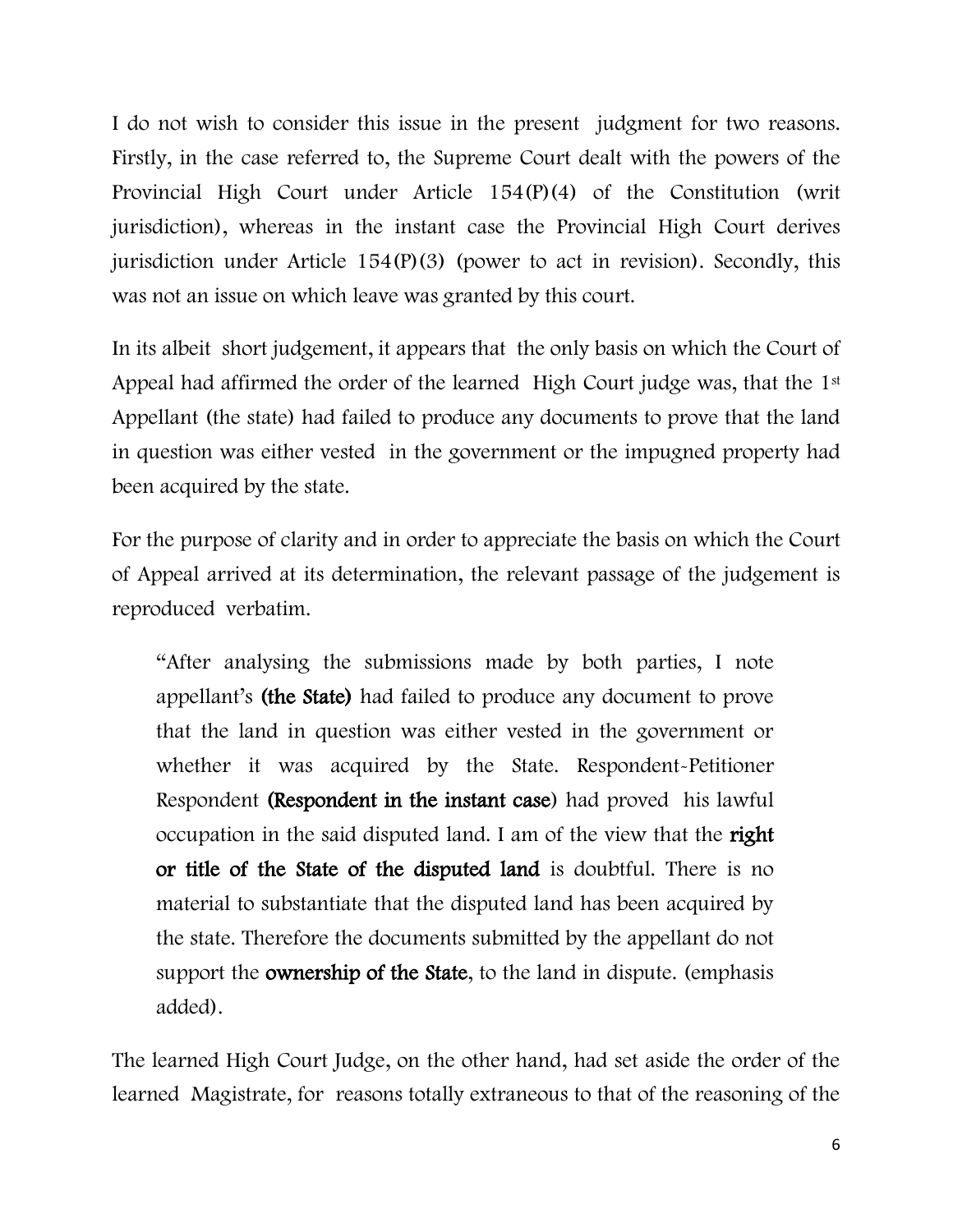Court of Appeal. The High Court had held that the compliance with sections 3 and 5 of the Act, by the Divisional Secretary was insufficient and that the order for eviction can only be made on an application duly perfected in conformity with section 5 of the Act.

In view of these contrasting decisions, this court cannot escape from the task of considering the legality of the conclusions of the courts below.

As referred to earlier the main question that needs to be considered is whether there is a requirement to establish the title of the State to the land, by the Competent Authority, in an application made to have an order for ejectment issued under the provisions of the Act.

When one considers the structure of the Act, all what is required is for the Competent Authority to form the opinion that the person is in unauthorised possession or occupation of any State land and the Competent authority can serve "notice to quit" under the Act.

In considering the provisions of the Act, his lordship Justice Abdul Cader stated that "where the competent authority had formed the opinion that any land is State land, even the Magistrate is not competent to question his opinion. Farook v. Goonewardena Government Agent Amparai1980 2 S.L.R 243.

In the said case his lordship went on to state that:

"the magistrate cannot call for any evidence from the Competent authority in support of the application under section 5, which means the Magistrate cannot call for any evidence from the competent authority to prove that the land described in the schedule to the application is State land. Therefore, the petitioner did not have an opportunity of raising the question whether the land is a state land or private land before the magistrates" (page 245).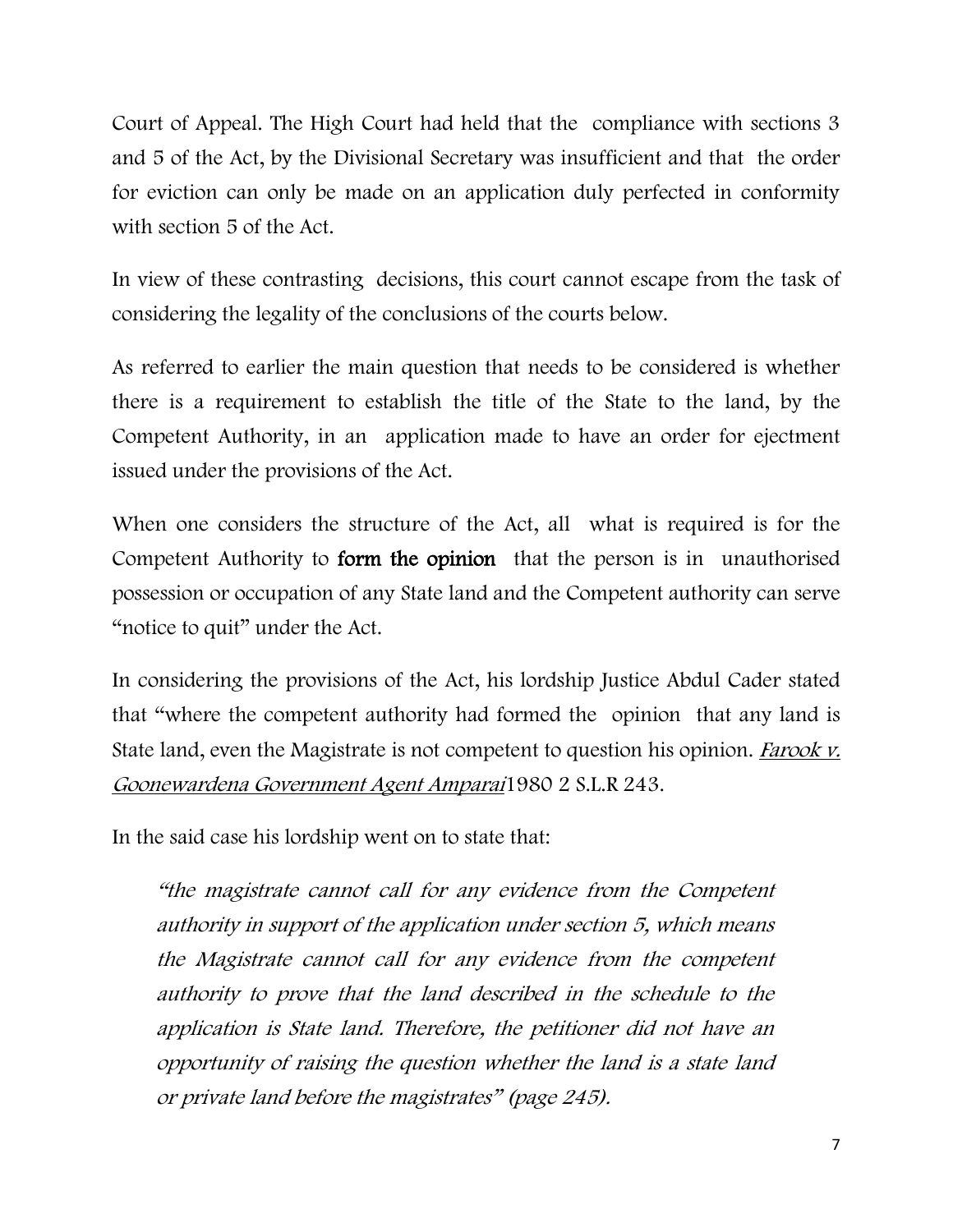Thus, it appears the Court of Appeal had fallen into error when it held that the Appellant had failed to prove that the land in question was either vested in the State or acquired by the State. Needless to state that there can be State land which would not fall into any of the categories referred, to by the Court of Appeal.

In my view, the Court of Appeal fell into further error when it held that "the right or title of the State of the disputed land is doubtful"

The Court of Appeal had relied on the judgement of this court in the case of Senanayake vs. Damunupola 1982 2SLR 621. In the said case a "notice to quit" issued in terms of section 3 of the Act had been challenged by way of a writ and there had not been an order of the Magistrate under section 5 of the Act. In the said case it had been pointed out that part of the land covered by the "notice to quit" included part of the residential premises of the appellant and the matter however, had not reached the Magistrate's Court. What was in issue was the legality of the administrative action taken by the Government Agent.

A writ had been issued in the said case, quashing the quit notice on the facts and circumstances peculiar to the said case.

In the present case, it had reached the Magistrates Court and order for eviction had been issued and what is challenged is the legality of the order made by the Magistrate. The Act, however, provides a remedy to a legitimate owner to vindicate his rights by filing an action in the District Court in terms of Section 12 of the Act and in terms of Section 13, the State becomes liable to pay damages if it is established that the property in issue does not belong to the State.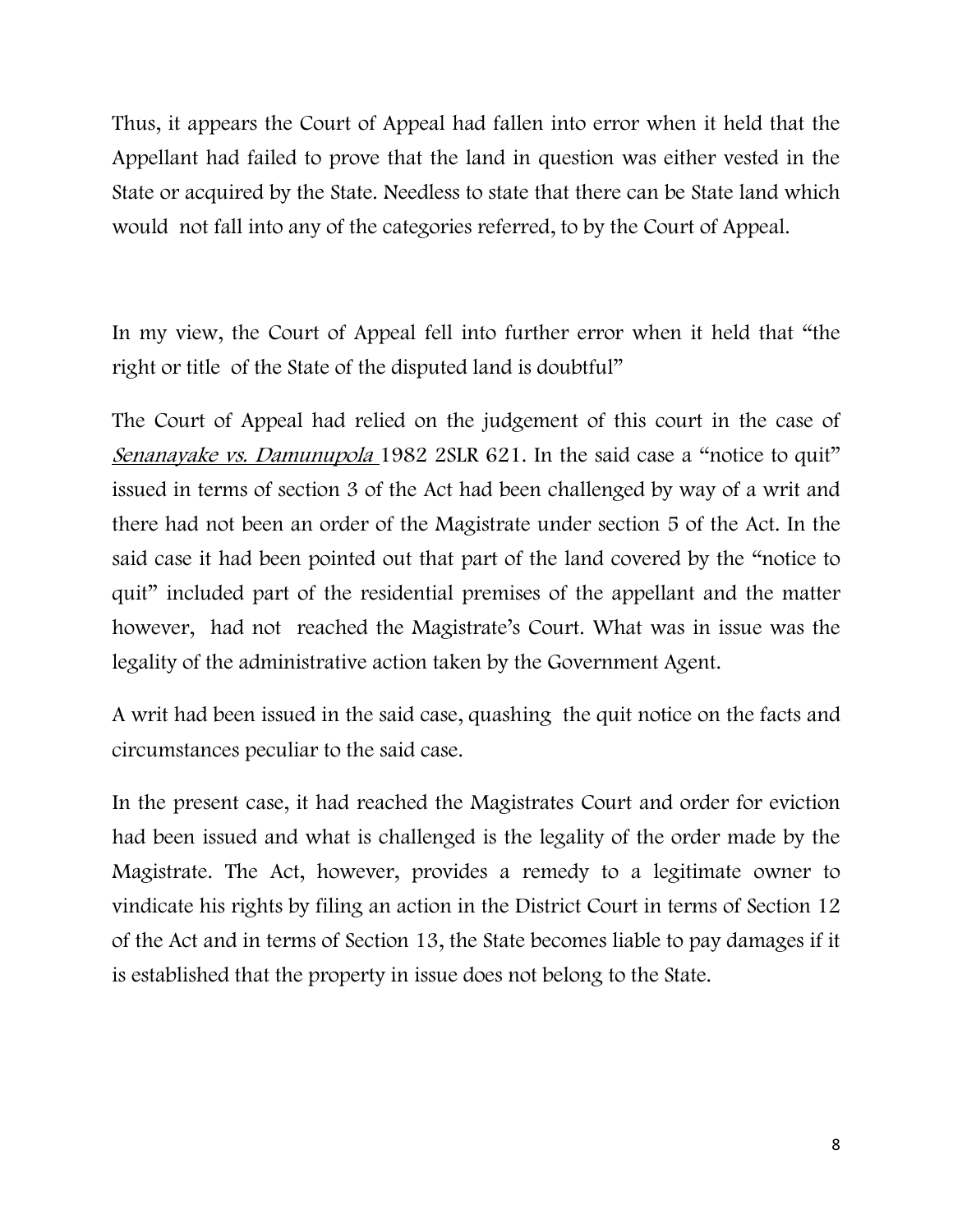As such, I am of the view, that the decision of *SenanayakeV. Damunupola* (supra) has no application to the present case and the Court of Appeal had misdirected itself in that regard.

The Court of Appeal also relied on the decision in the case of *Nirmal Paper* Converters (Pvt) Ltd V. Sri Lanka Ports Authority 1993 1 S.L.R 219.

The Court of Appeal, had referred to the above case and had stated that it had been decided in the said case, that, "upon the construction of the statute as a whole, the forms of notice, application and affidavit had to be in strict compliance with those which the legislature has thought important enough to set out in the schedules before the jurisdiction of the magistrate to eject the person in possession or occupation could be exercised"

It must be noted that no such determination had been made by the court in that case, however, the Court did hold that "the only ground on which petitioner is entitled to remain on the land is upon a valid permit or other written authority of the State as laid down in section 9 (1) of the Act. He cannot contest any of the other matters."

In the present case, although, the Respondent had produced documents marked V4, V7, V8, V10 to V22, V27 V49 and V50, they had failed to produce either a permit or a written authority. In this context, I hold that the Court of Appeal had misapplied the rationale of the case, Nirmal Paper Converters (supra). The documents referred to above, relate to payment of rates to the Local Government authority and a trade license by the Respondent, which in my view do not tantamount to a permit or written authority.

In the case of Muhandiram v. Chairman, Janatha Estate Development board, 1992 1 *SLR - page 110*, it was held that: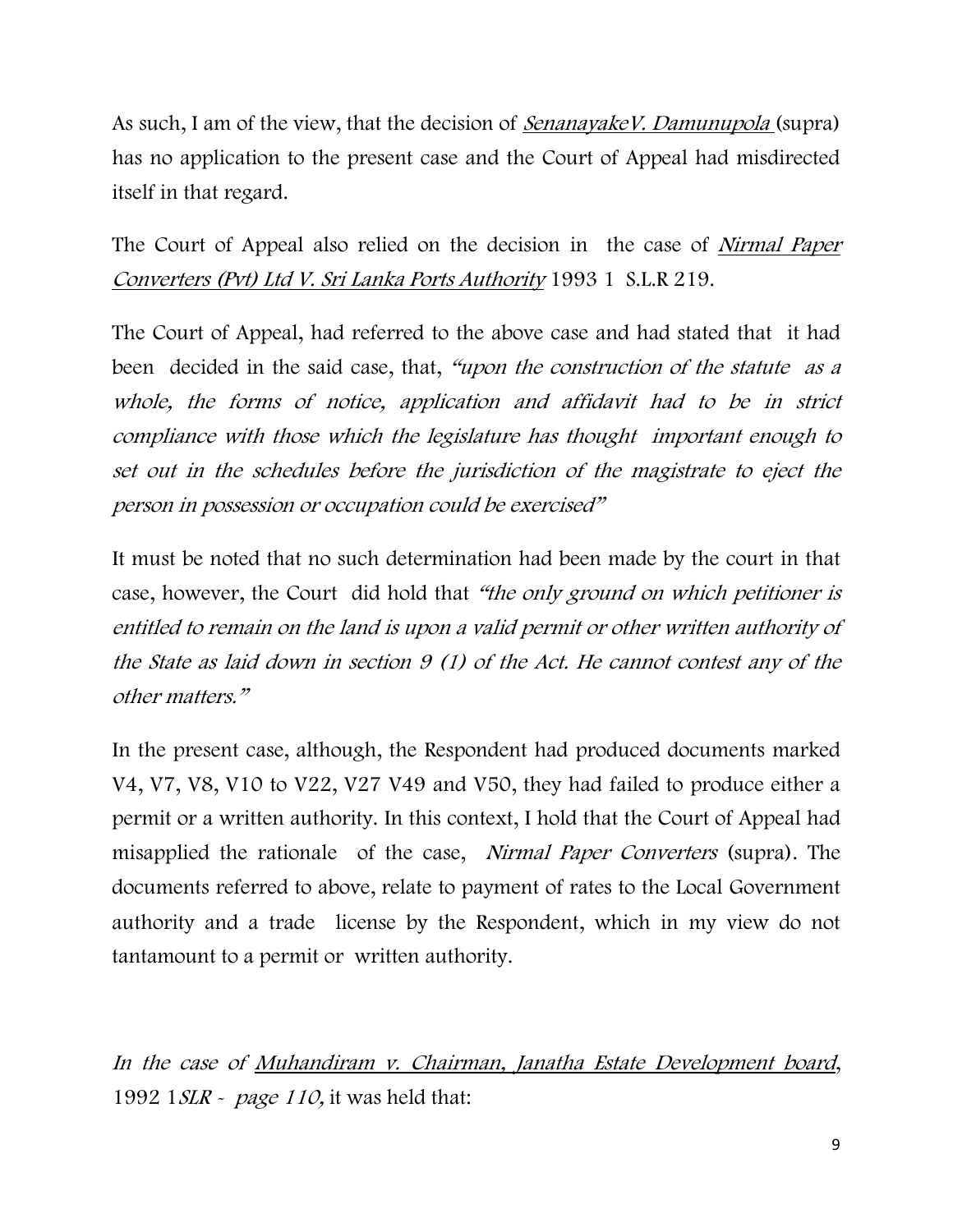"In an inquiry under the State Lands (Recovery of Possession) Act, the onus is on the person summoned to establish his possession or occupation that it is possessed or occupied upon a valid permit or other written authority of the State granted according to any written law. If this burden is not discharged, the only option open to the Magistrate is to order ejectment".

The learned High Court judge, on the other hand, had set aside the order of the Magistrate purely on a technicality; that the competent authority had not given 30 days notice to the Respondent, in terms of section 3 of the Act. The learned High Court judge had held, therefore, that the application made before the magistrate was defective. The High Court had further held, that as the Competent authority had not fulfilled the requirements of section 5 of the Act, the Magistrate had no jurisdiction to make a valid order under Section 5.

At the inquiry before the High Court (page 6 of the order) it had been argued on behalf of the Competent authority, that the Respondents had not raised any of these (technical) issues before the Magistrate and therefore the Magistrate cannot be faulted and that the High Court ought not to have considered such matters which were raised for the first time before the High Court. The learned judge, however, had disregarded this fact and had proceeded to set aside the order of eviction made by the learned Magistrate on the basis that the Competent authority had not strictly complied with the statutory requirement.

It must be noted that the Respondent had invoked Revisionary jurisdiction of the High Court, which is a discretionary remedy. Thus, if relief is to be granted, the party seeking the relief has to establish that, not only the impugned order is illegal, but also the nature of the illegality is such, that it shocks the conscience of the court. The High Court, it appears had not considered the criteria aforesaid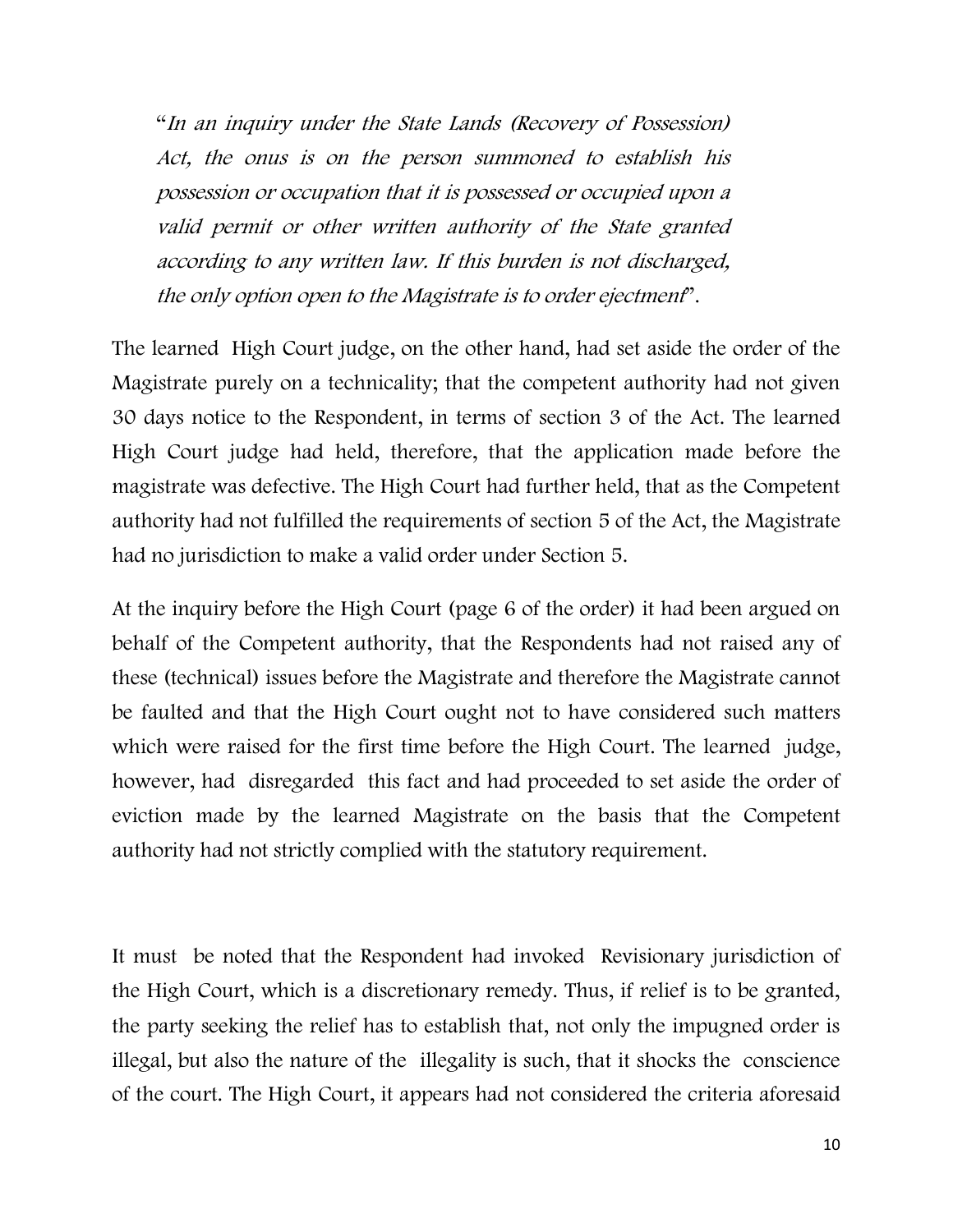in setting aside the order of the magistrate. The learned magistrate, in my view, had correctly relied on the criteria set down in the decision of *Farook v*. Government Agent Ampara (supra) in making the impugned order.

I answer the questions of law raised as follows:-

- a) The Court of Appeal had misdirected itself in holding that the documents marked V4, V7, V8, V10-21-22, V27V49, V 50 are valid permits or valid written authority issued by the state granting the Respondent permission to occupy State land.
- b) The Court of Appeal had erred in law in holding that the Respondent is in lawful possession of the state land.
- c) The Court of Appeal erred in law by holding that the Competent Authority is required to prove that the land was vested in the Government or acquired, in terms of Section 9 (2) of the State Lands (Recover of Possession) Act.
- d) The Court of Appeal misdirected itself in holding that the title of the State is doubtful when the ownership is beyond the scope of a Magisterial inquiry under the provisions of the Act.
- e) The Court of Appeal erred in law by holding that the title of the State is required to be proved.
- f) Court of Appeal erred in law in questioning the opinion formed by the Competent Authority, which beyond the scope of the Act.
- g) The Court of Appeal had misdirected itself in holding that the opinion of the Divisional Secretary who discharged the duties of the Competent Authority under the provisions of the Act is contrary to the land circulars.